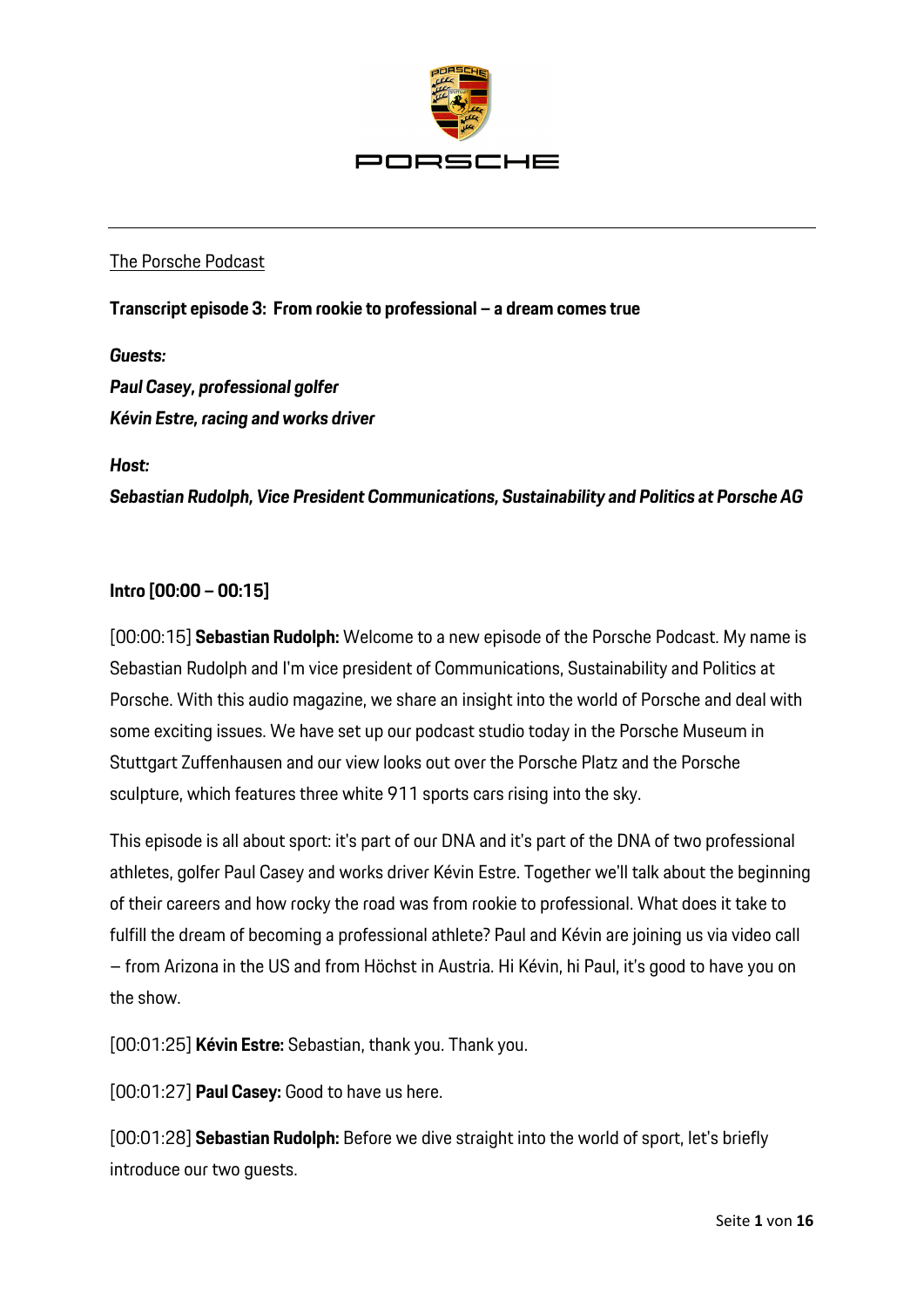

[00:01:40] **Clip:** Paul Casey was born in 1977 in Cheltenham, England. For about two decades, he has been one of the world's top golfers. In his debut year on the European Tour 2000, he made it into the top 25 overall rankings, earning him the Sir Henry Cotton Rookie of the Year Award. The Englishman, who lives in Scottsdale, Arizona, made it to the world number three and has won the Ryder Cup with the European team on three occasions. He has won 20 professional tournaments so far, is an ambassador for UNICEF and has been a Porsche Brand Ambassador since 2020.

Kévin Estre was born in Léon, France, in 1988, contested his first season as a Porsche works driver in 2016, and has come full circle. The Frenchman honed his craft as a racing driver in the Porsche one-make series in France and Germany. After netting two junior classification titles, he finally took home the Carrera Cup France trophy in 2011. After switching to the Carrera Cup Deutschland the following year, he immediately scored a victory and ultimately clinched the 'Rookie of the Year' honours. In 2018, Estre celebrated one of his greatest achievements so far: victory at his home race at Le Mans. At the wheel of the Porsche 911 RSR and the 911 GT3 R he repeatedly demonstrates his racing talent and has so far taken first place twice this year.

[00:03:13] **Sebastian Rudolph:** Kévin, we just heard about your victory at the 24 Hours of Le Mans, which was amazing. Please tell us how you got into motorsport?

[00:03:22] **Kévin Estre:** It's a family thing: my grandfather and father raced go-karts. They started in the late 1970s. You could say I was born on the racetrack and I started very early. I got a go-kart when I was four years old and then I did some testing, then started racing when I was 10 and then I went through the championships – in France, at a national level, and then internationally. My big dream was always Formula One when I was a kid, so I started to follow that path and went to single seaters. Two years of single seaters in France was quite successful, but not enough to move the next step, which was Formula Three. So then I had to look around and the Porsche Carrera Cup France offered the opportunity to move into GT Racing. I was quite successful and it brought me to where I am now.

[00:04:15] **Sebastian Rudolph:** You said you were born on the racetrack but how rocky was the road to becoming a professional works driver?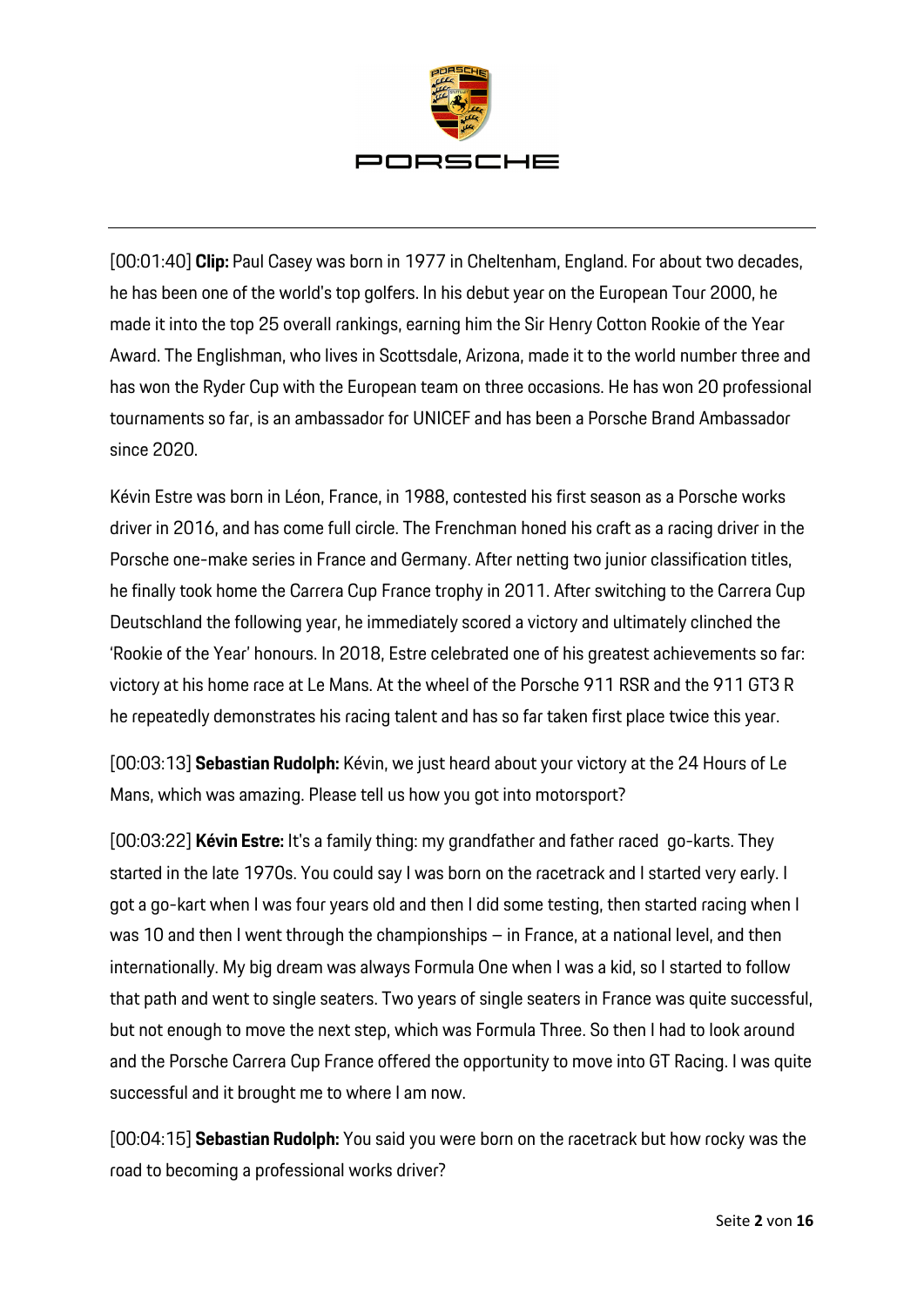

[00:04:23] **Kévin Estre:** It's very difficult. It's the dream of many, many kids and young drivers to be a professional driver in Formula One or endurance racing, but it requires a lot of sacrifices, a lot of luck and some talent of course – but you need a lot of stuff around it. The family has to make sacrifices too, because like with every sport you are on the road a lot. You don't really have a social life from a very young age to the moment where you become professional. [You are] finding sponsors, enjoying good results, experiencing the ups and downs of your career – and if you hit a down part at the same moment when people are looking at you, that's bad. So it's difficult. You need a lot of luck. But also, you've got to be there, every time, never give up and try to get the result at the right time, at the right moment, in the right race. Whereas maybe later in my career, when Porsche decided, you know, they were looking at young drivers in the Carrera Cup and there I was doing well. And somehow at one point I got a call, asking "are you free for this race?" and I joined Porsche as a works driver. It's a special feeling, I'm really proud to be part of this huge company in motorsport.

[00:05:37] **Sebastian Rudolph:** Let's pass the ball to Arizona. Paul, we heard you made it to third place in the world rankings, which is awesome. How was life as a rookie and how bumpy was your road to becoming a professional?

[00:05:54] **Paul Casey:** It was, you know … with golf I think there are similarities here with Kévin. It's rocky because it's an individual sport. This is totally up to you and, you know, luckily there's very little politics in our sport. There's no team manager or owner or someone deciding who gets to play and who doesn't, but the road is incredibly rocky. Every time I tee off on the golf course I have to try to deliver and obviously that doesn't always happen. Golf is predominantly about failures, you know. Very rarely do you succeed, very rarely do you conquer the golf course and you really never have the perfect round. So there's a lot of disappointment and a lot of setbacks in golf and the road is extremely rocky. It's littered with amazing talent – thousands of young golfers who have this dream of succeeding like any sport – but it's challenging. And so there are times, you know, like any athlete who has made it, you look back and I can think of all the sacrifices my parents made, my family made and the time I spent away from friends and missed out on cool events and parties, or whatever it was when you were kids, because you had to. Luckily that was my dream, but you spend the time at the golf course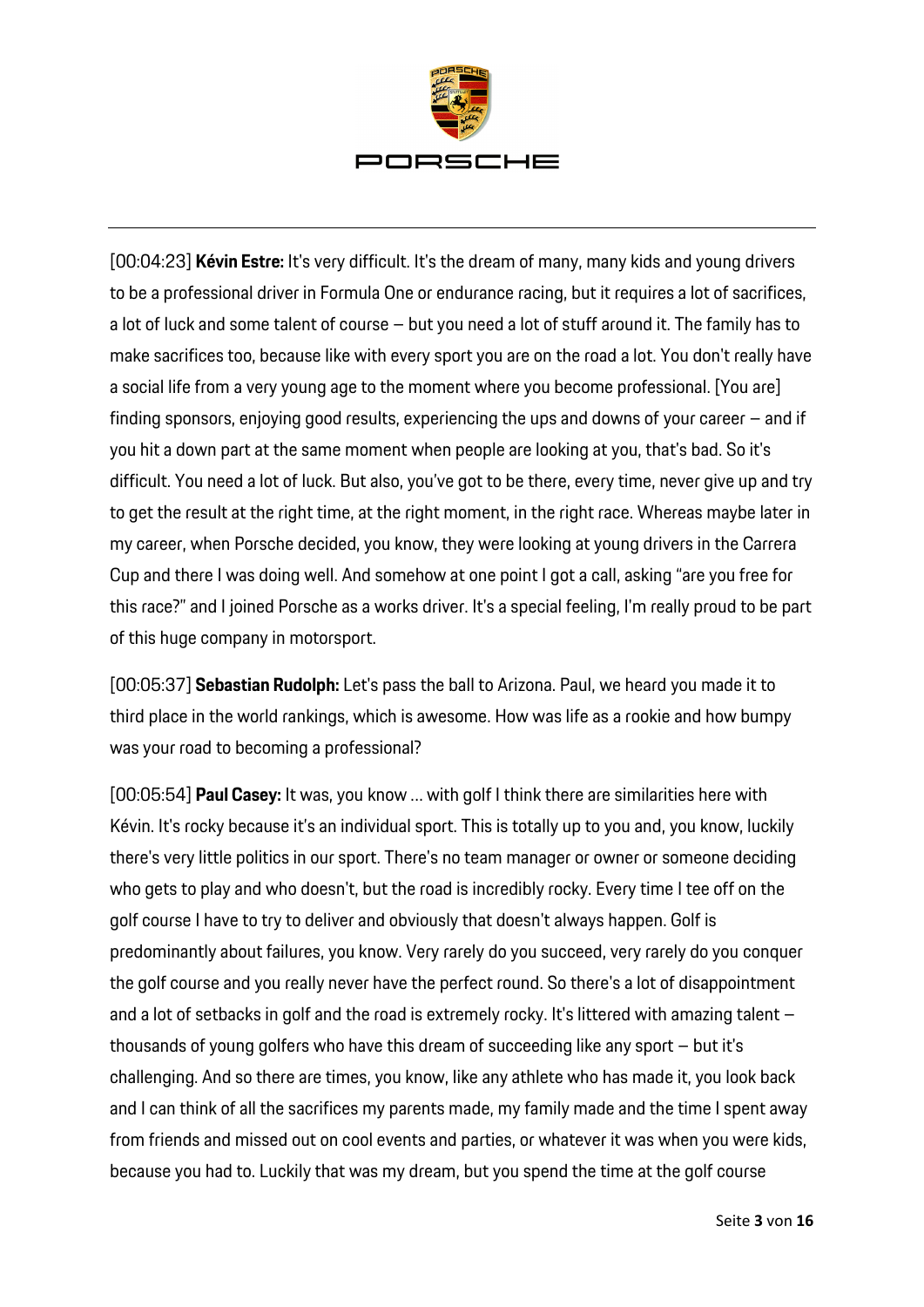

instead of maybe being a teenager or something like this. But I truly believe that golf is one of those sports that if you … you know, talent is one of those things that we can all debate and you need a certain amount of skill, but I think if you work hard enough for golf and you believe and you do the right things, I really think if you have what it takes, you can make it. That, I guess, is the beautiful thing about our sport. As I said, nobody can kind of determine your fate apart from yourself.

[00:07:34] **Sebastian Rudolph:** That is a great mindset, Paul. And apart from talent, apart from sacrifices and working hard to become better every day, what key qualities are crucial to becoming a professional?

[00:07:52] **Paul Casey:** Golf is an interesting one. I mean really, it's just a lot of determination, but being able to handle the ups and downs, and especially the downs, is the key thing. So being able to internally look at yourself and sometimes listen to criticism. I think every golfer I know on tour has a coach – a teacher who will tell them what they need to continue to work on and our sport is continuous work. So having the qualities to sometimes listen to what you don't want to hear – I can't think of an exact word to describe that, but it's just this eternal quest to try to get better and realising that it's kind of ugly, sometimes. It's just not enjoyable. Sport is like any business. To be honest, it is probably tougher than most other businesses I can think of because you are out there in the limelight – you're in the public view and sometimes your disappointments and your failures are very public and can be very, very hard to take. But it's this thing that you need to have – and I have it, Kévin has it, and everybody who's a top athlete or professional at whatever sport they are playing, they have that thing. And that's the thing that young people, if they're going to get into this industry, need. I think you can learn it, but a lot of it is kind of internal wiring to a certain degree.

[00:09:10] **Sebastian Rudolph:** That's interesting. So sports rookies have their dreams and so do professionals. And fulfilling these dreams is an ambition. Kévin, what is the dream or your dream as a racing driver?

[00:09:16] **Kévin Estre:** My dream is first to drive for as long as possible and, you know, hopefully I will be still be fast for a few years and drive as long as possible in the top category.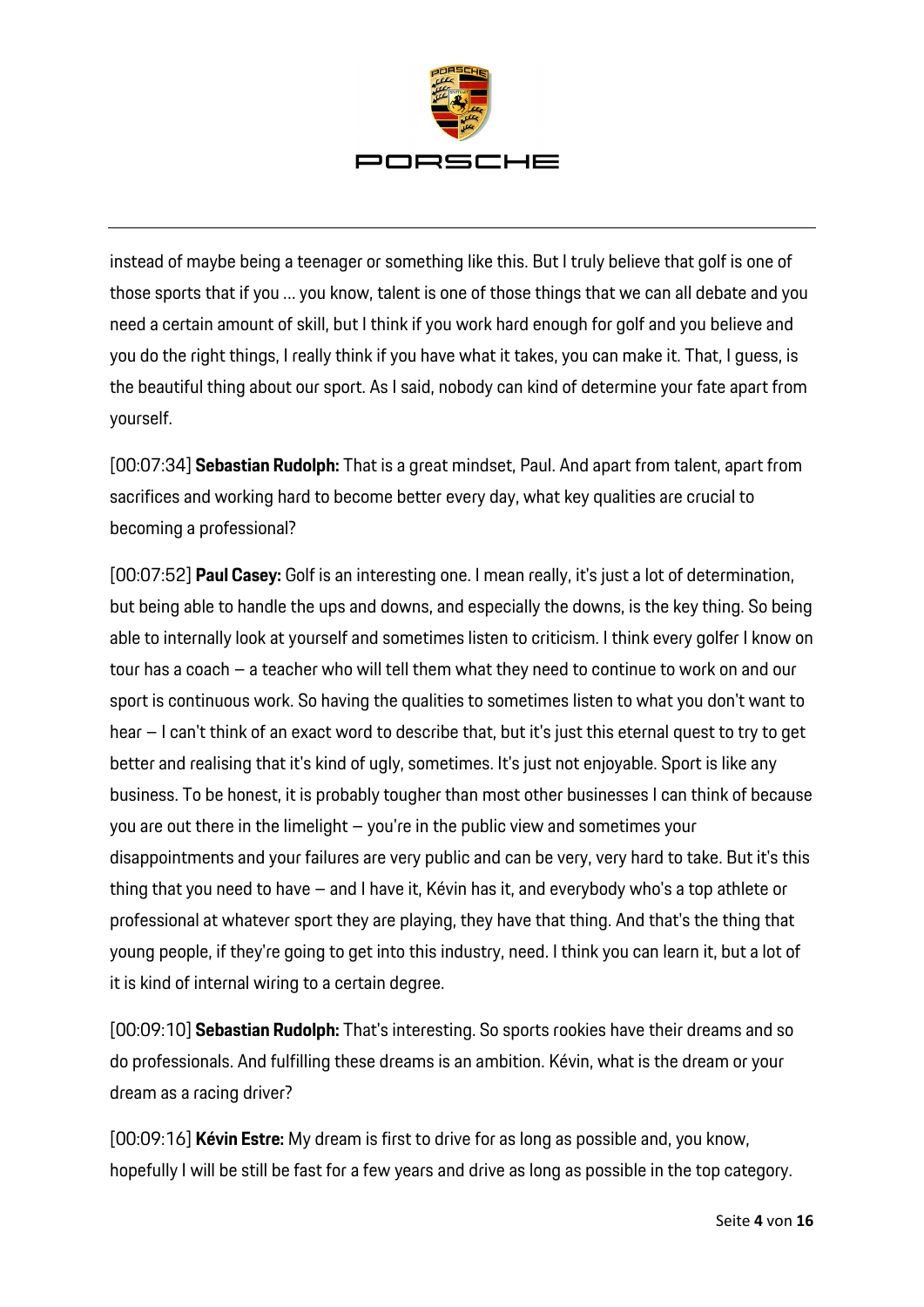

But ultimately for me, my main dream is winning the 24 Hours of Le Mans overall. I won in my class, in GT Pro, which was my dream at the time. But for my career I really want to win this race at least once overall, and it's very hard to achieve because you have to get in the right car, in the right year. At first, you need the opportunity, which is not easy. So far, I haven't had it. I hope I'll get it once. But if I get it then you need to be in the right car, in the right year, having the right teammates – everything has to be perfect. To win this race, you really, really need to have everything align, so that Le Mans wants you to win. It's not just on you, it depends on a lot of small details, a lot of factors and it's one of the biggest races in the world. So for me, this would be my main goal in the future and for my whole motorsport career.

## [00:10:17] **Sebastian Rudolph:** And what about you, Paul?

[00:10:20] **Paul Casey:** For us [golfers], our world revolves around the four majors. So we have the Masters, the Open, the US Open and then the US PGA. But within that, selfishly for me, the most iconic and most important event for me is the Open or the British Open, depending on its name – the words are irrelevant. Being a British born player, it's the oldest championship we play for. It's the claret jug, it's the history, you know, like Le Mans is the fabric of your sport that you want to have your name alongside the greats. And so, too, there's a little bit of luck that's involved in that because the Open is always played on links courses in the UK. So there are weather factors and over the course of four days sometimes you need a little bit of luck – but I've come close. I mean, I finished third, which is the best I have finished at the Open so far. It probably doesn't suit my game as well, which is why it makes it even more enticing and even more of a dream for me. Because there are other tournaments that suit my style of play and the Open doesn't. So for me, the Open – that's the one.

[00:11:28] **Sebastian Rudolph:** We'll talk more about you personally. But first let's listen to a few facts related to Porsche.

[00:11:40] **Clip:** Porsche and sports. Sport is in Porsche's DNA – it drives the company, and makes Porsche the world's sportiest car brand. The company builds bridges from professional sport to the wider world – and to youth development in sport. For years, Porsche has supported the youth work of sports clubs with its Turbo for Talents programme and special attention is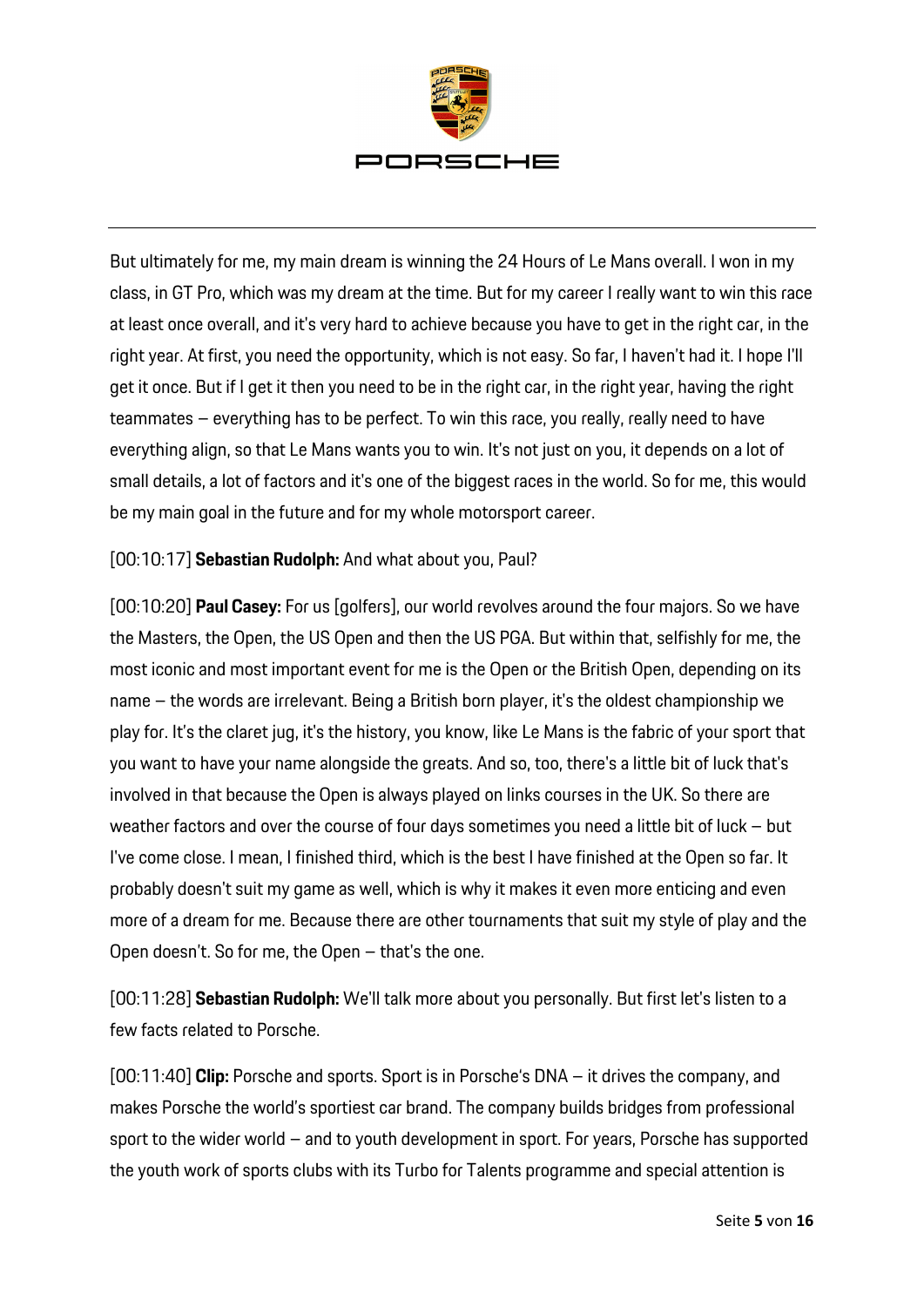

paid to school, sport and work balance. At the same time, the programme promotes the development of young personalities and teaches social aspects and values. These include team spirit, fairness, passion and respect.

Porsche and golf. The Porsche European Open is a golf tournament on the European Tour and was founded in 1978. The role of title sponsor has been a central and successful component of Porsche's golf commitment since 2015. The Porsche Nord Course in the Hamburg City region has been the tournament venue since 2017. Porsche is also active on the Club de Golf Alcanada course in Mallorca, which is also the venue for the Porsche Golf Club World Final. The exclusive amateur customer tournament series has existed since 1988 and is organised by Porsche.

Porsche and motorsports. The 24 hours of Le Mans is an endurance race for sports cars organised by the Automobile Club de l'Ouest near the French city of Le Mans. Porsche racing cars have been competing here since 1951. The reward for this incredible show of stamina is a raft of records, including 19 overall wins and 108 class victories. Porsche sees its longstanding commitment to motorsport, especially endurance racing, as part of its DNA.

[00:13:27] **Sebastian Rudolph:** Endurance races are part of our DNA and the 24 Hours of Le Mans is one of the greatest. Kévin, this year the 24-hour race will be held in August – what will those 24 hours be like for a Porsche works driver?

[00:13:45] **Kévin Estre:** Everybody wants to win the one with the most pressure for all the drivers. Also, for me, it will be, I guess, the only race at home in France. And it's part of the world endurance championship – the championship I'm doing, and it's double points. So it's the one you want to win for many reasons. And last year we were a bit unlucky there, but I think this year we have a good car, a strong line-up, everything's been running well so far in the championship. So we definitely have a chance. I hope we'll have a few spectators this year because this race is also about the show and the history and having the spectators very close and having sometimes up to 300,000 people during the weekend, which is crazy for a race. Yeah, just the atmosphere is something very important at Le Mans. We started our preparation a few weeks ago with three days in Spain, training extra for Le Mans because the car has some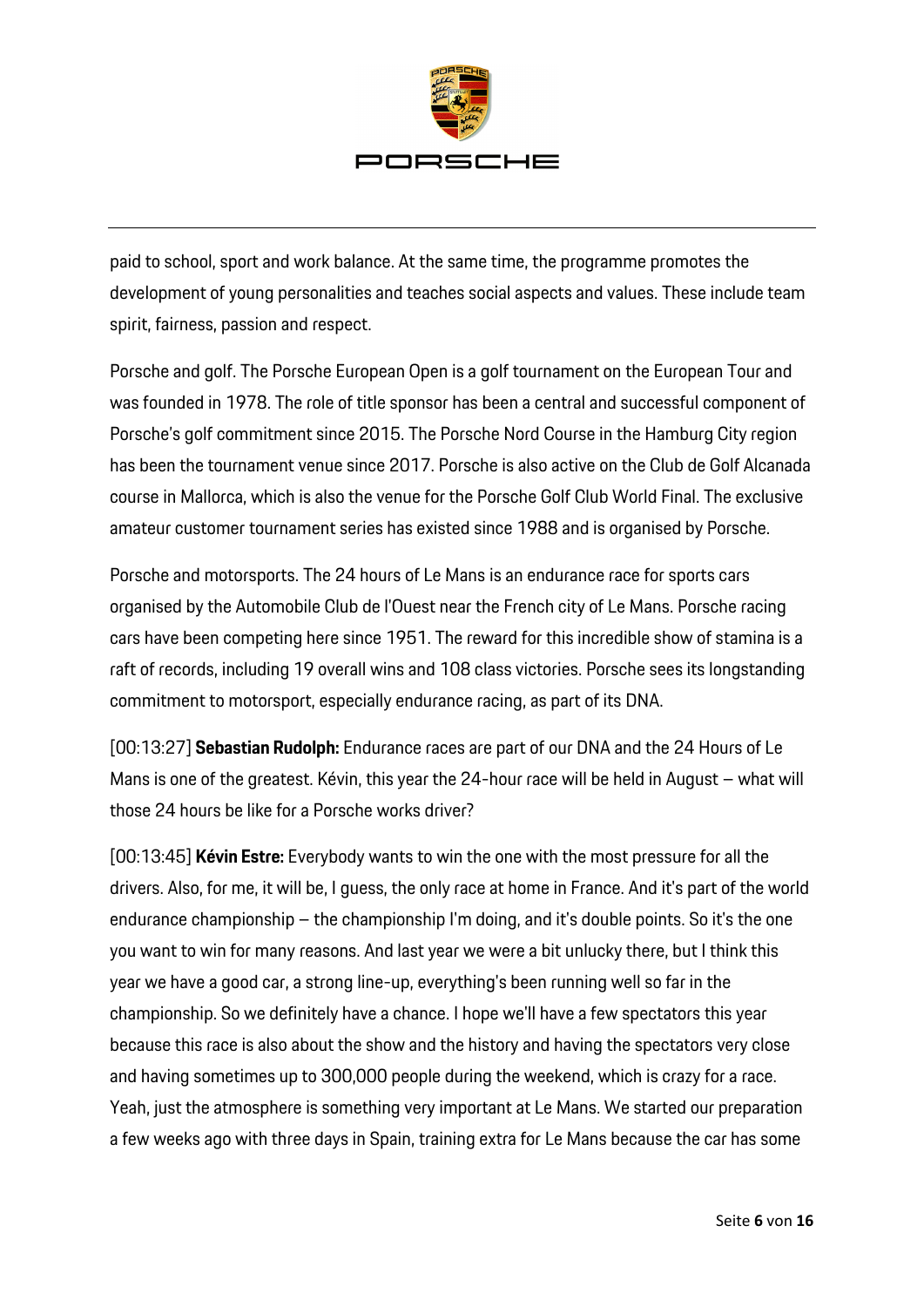

specification, some different setup and we need to work specifically just for that race. So yeah, looking forward to mid-August.

[00:14:48] **Sebastian Rudolph:** And we keep our fingers crossed, Kévin. I'll pass the ball to Paul: you have just successfully mastered the PGA championship, tight fourth place, congrats – great result. Kévin talked about pressure going into an event and how some pressure can prove fruitful, some maybe not. How are you dealing with ambition, pressure and success – and the bad days?

[00:15:14] **Paul Casey:** I tend not to think about this anymore. I've been professional for so long, I guess there are many tricks and tips and it's just part of what I do. But there are, you know, I still get nervous, I still think about upcoming events. I try not to treat any event differently. You know, the US PGA, which is a major compared to the Porsche European Open – which I'll be defending next week – is no different for me in terms of how I prepare mentally. Physically, there might be a couple of shots that I need to work on, the conditions will be different, the course is obviously different. But in terms of pressure and dealing with it, you know, what I want to try to accomplish during the week rarely changes. I'm always trying to find a nice sort of balance and I try not to get too excited or too nervous or maybe even too calm trying to find this happy kind of equilibrium. It's interesting because I think pressure is something you can basically train yourself to handle. Everybody's different. Everybody reacts to pressure very, very differently. It might be a physical thing that happens, a physical reaction, it might be a mental reaction. For me, most of that pressure comes before the event happens. It's this thinking about the first tee shot, it's thinking about something, you can't control. I guess that's almost stress – it is slightly different from pressure. But that's something that you learn to deal with. And then the real pressure for me and the one, I'm most excited about, is the pressure that I face coming down the stretch on the final few holes. Then can I deliver? Can I physically hit the shots that are required to make the decisions I need to make? But this is all just training. This isn't some magical thing. This is no different from anybody else in any industry, it's just that I'm hitting a golf ball. I'm able to deliver when the pressure seems to be higher rather than lower. So a major championship, a Ryder Cup or the Porsche European Open on the final couple of holes, I kind of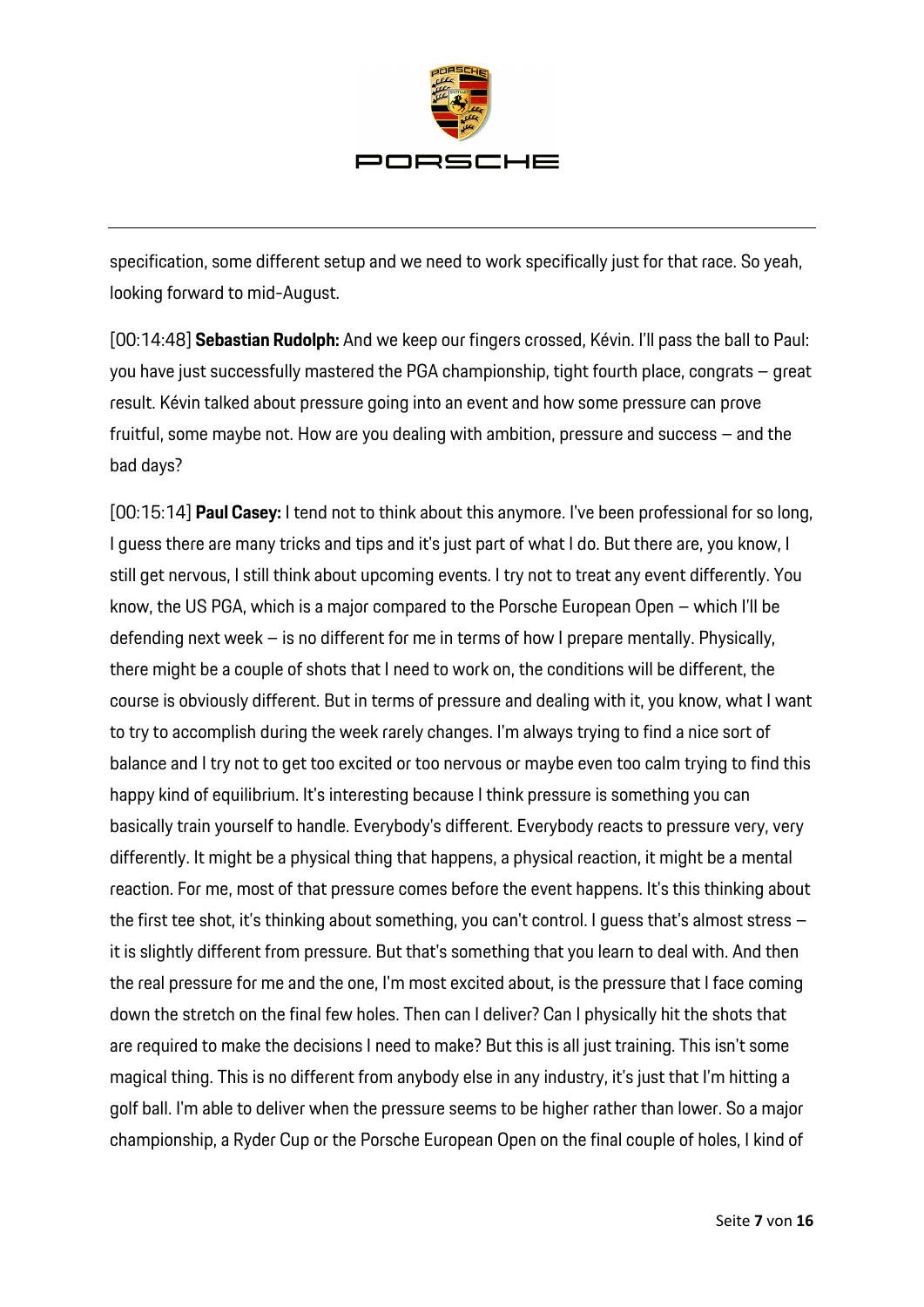

need this. You know, if Kévin and I went out to play golf right now, I wouldn't be very sharp, no, sorry Kévin, you know, you need a little bit of something to come and get you going.

## [00:17:21] **Kévin Estre:** You mean I would win?

[00:17:26] **Paul Casey:** Maybe! But what is interesting … can I ask Kévin a question? Because, you know, for me coming down the stretch when I stand on the 18th tee and I need to make, let's say just the par, I need to hit the fairway, not hit it into the water or the trees and then stand up and hit it on the green … all these thoughts go through your mind. And Kévin, is this like the final lap at Le Mans?

[00:17:50] **Kévin Estre:** I think, it's different there. That's why for me, golf is the hardest sport I've ever played. Every shot, you know, you have a long break, or you have a break before you hit the ball and you have a lot of time to think actually. And a millimetre, you know, turning your wrist or something will make a huge difference. In other sports it's not that much. And with motorsport, let's say it's the final lap, ok, but you're still driving, you're driving for one hour or two hours and you have some kind of automatism. You just have to do exactly what you've done before. And golf is never like this. You have to do this whole, you have to hit it a bit to the left, use the driver, everything is a little different. For us, I think the pressure is high before the race starts or before you jump in the car or before qualifying. But then as soon as you're in the car, you're fully focused and actually you're just doing what you know, what you've been doing for many years, which is in the end the same as golf. But I think the fact that in golf so many small details make a huge difference and you have a long time before, and a lot of time to think, I think it makes these sports.

[00:18:54] **Paul Casey:** Yeah.

[00:18:54] **Kévin Estre:** Crazy, crazy difficult. Big respect.

[00:18:57] **Paul Casey:** So Sebastian, you see we both get nervous before: it's the before, it's the thinking about the future.

[00:19:03] **Kévin Estre:** Yes, for sure. When you're doing it, it's all good.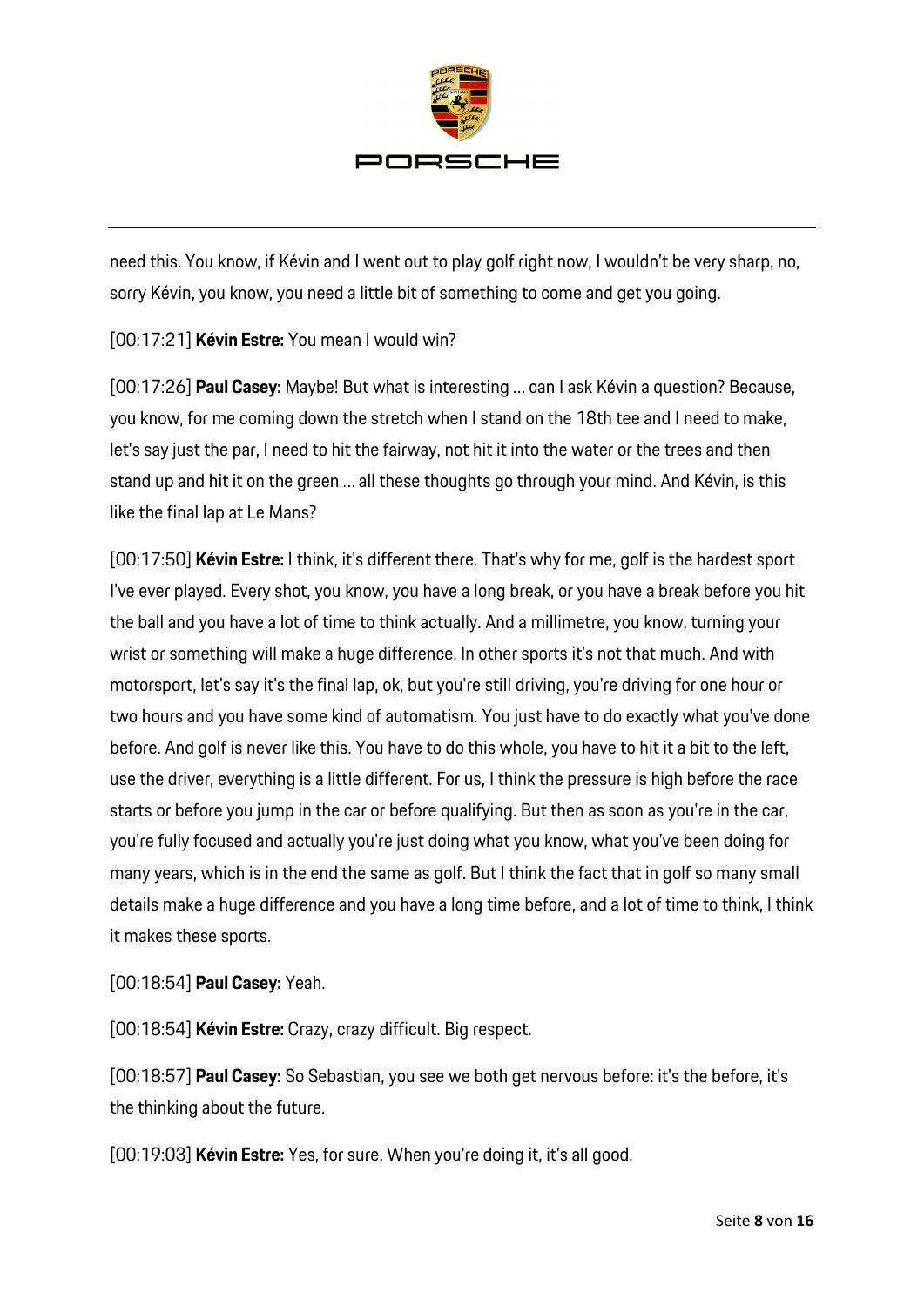

[00:19:07] **Sebastian Rudolph:** Did you know that there is a golf course next to the racetrack in Le Mans? Have you ever played it, Kévin?

[00:19:13] **Kévin Estre:** No, never. I know there is one. Maybe this year it could be, because we have the test on Sunday and then I guess we're not driving until Wednesday. My teammates also like to play golf so I might bring my clubs and go there. That would be nice. That's what we did actually before Spa, the first WEC race, which we won in May. We had two days of testing and then one day free. I went golfing with my teammates. There's a nice golf course in Spa – nine holes and then we won the race, so probably we have to do the same in Le Mans.

[00:19:41] **Sebastian Rudolph:** And maybe one day Paul will accompany you and play some holes. This would be really funny, I bet.

[00:19:50] **Kévin Estre:** It would be great.

[00:19:52] **Sebastian Rudolph:** Let's talk about family, because both of you are family men. Has this family role changed your approach dealing with stress, dealing with preparations or lack of sleep? Starting with you, Paul.

[00:20:06] **Paul Casey:** Interestingly, I think it has changed me in lots of ways. Partly I think it helped give me more purpose for what I did. I now have two children and a wife and I have them to play for in a fun way. It doesn't add pressure, I just enjoy this. But it changes my time sometimes. You know, golf is a very time-consuming sport, when I'm away and just as much when I'm home trying to practice and you know, you feel like you never have enough time to work on every aspect of the game. And so time management is, yeah, it has become challenging, but in a weird way. Look, golf is my life, but my kids are now the most important thing in my life. So it puts this sort of, this golf, which is in my life, in perspective. You know, you have to choose ultimately, and my family will always come first. And in a way that's actually made me relax on the golf course. If a bad round happens, it doesn't matter, I'm still going to get a hug when I go home from my two kids and my wife. So yeah, there are a lot of challenges that go with it. It's not easy. I spend more than six months a year away, probably closer to seven months a year on the road, and it can be lonely, it can be challenging for them, but the family thing is, for me, incredibly positive.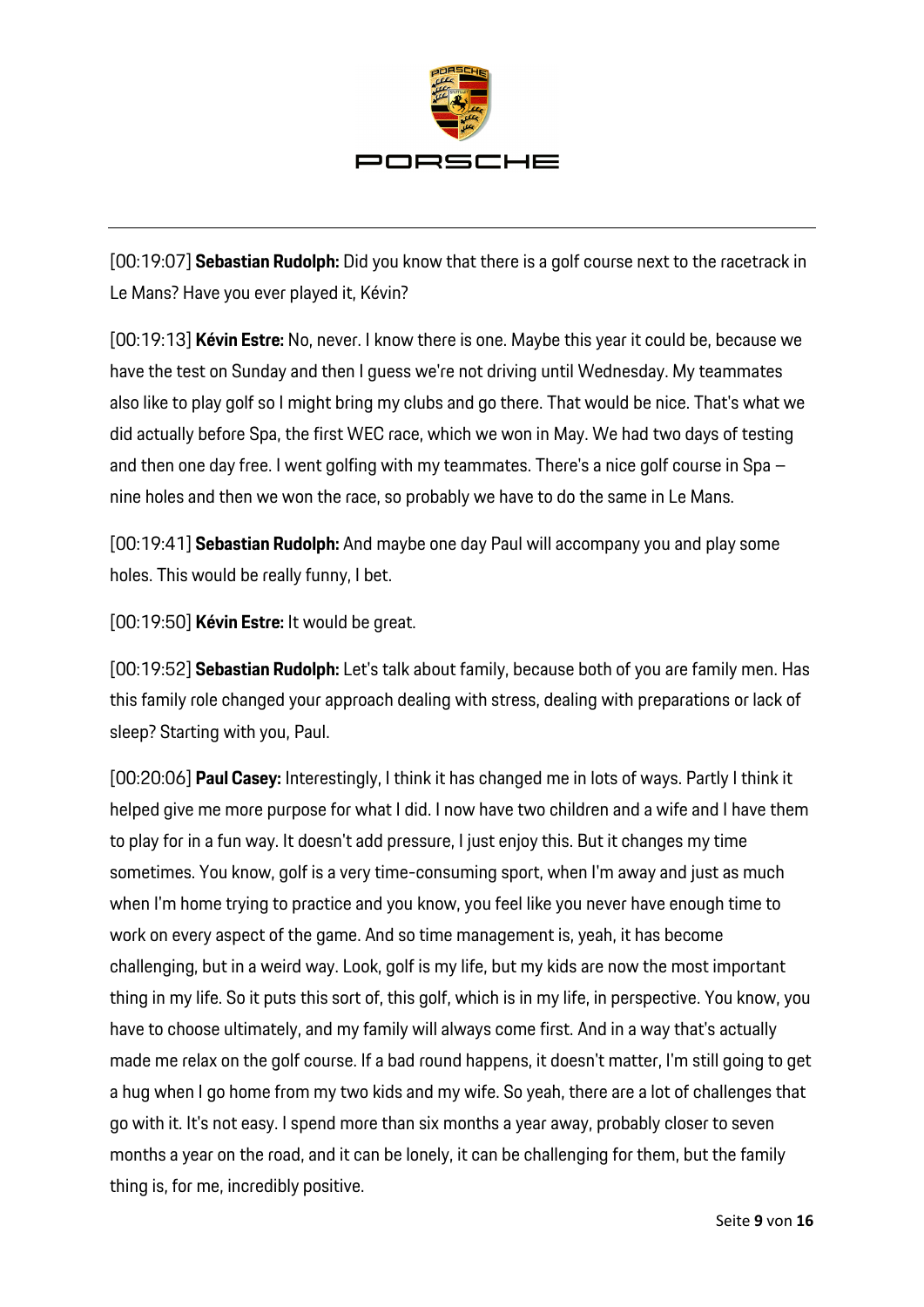

[00:21:22] **Sebastian Rudolph:** And during the tournaments, Paul, you have a partner, a caddy, who is not only carrying the bag, but is an advisor, a supporter. Tell us more about this partnership and its importance during a tournament.

[00:21:40] **Paul Casey:** My caddy is a guy called John who lives in England. John McLaren. He's a caddy who carries the bag, but it's so much more than that. We work together on the golf course, calculating and understanding what is required on each shot and trying to figure that out together. He is part motivational speaker, psychologist, sometimes a kind of coach, to kind of say, you know, you need to work on this. He can be the kick that I need to keep me straight sometimes or even the hand on the shoulder to sometimes console me or calm me down. I mean, he and every caddy that is out there, they have so many hats that they wear. If you look back many years, the caddies were kind of, you know, they just picked up the golf bag and they walked the golf course and nobody really understood how much impact they had on the player. Now they're incredibly professional. He spends his life crunching statistics and data and analysing golf courses and helping me figure out the schedule of where we should play based on the data that he's crunching. He calls up the statisticians and he's visiting the golf courses and he's doing all this work behind the scenes that nobody sees. And it genuinely helps and makes a difference. You know, our sport over four days, 72 holes where you're hitting 270/280 shots, it does come down to sort of a shot a day. One shot over the course of four days, it does come down to that. And decisions that he makes with me, or decisions he helps me make, are the difference between sometimes winning and losing. And not only that – he is also one of my best friends, which is cool that we get to travel the world and have fun, which I think is really, really important. He's the guy who sees me at my best and he sees me at my worst, as well.

[00:23:27] **Sebastian Rudolph:** Making a difference. Kévin, what role does your family play in your motorsport life?

[00:23:34] **Kévin Estre:** Yeah, let's say, I was a bit scared because you hear, you know, always in motorsport when you get a kid, you get three tenths slower per lap. But yeah, my son is now 10 months old and the first race I did was actually three days after he was born, on the Nürburgring, and I was still fast, so I was fine, you know, I was relaxed. I think it's a bit the same as what Paul said, that when I'm driving I'm fully focused, I don't think about anything else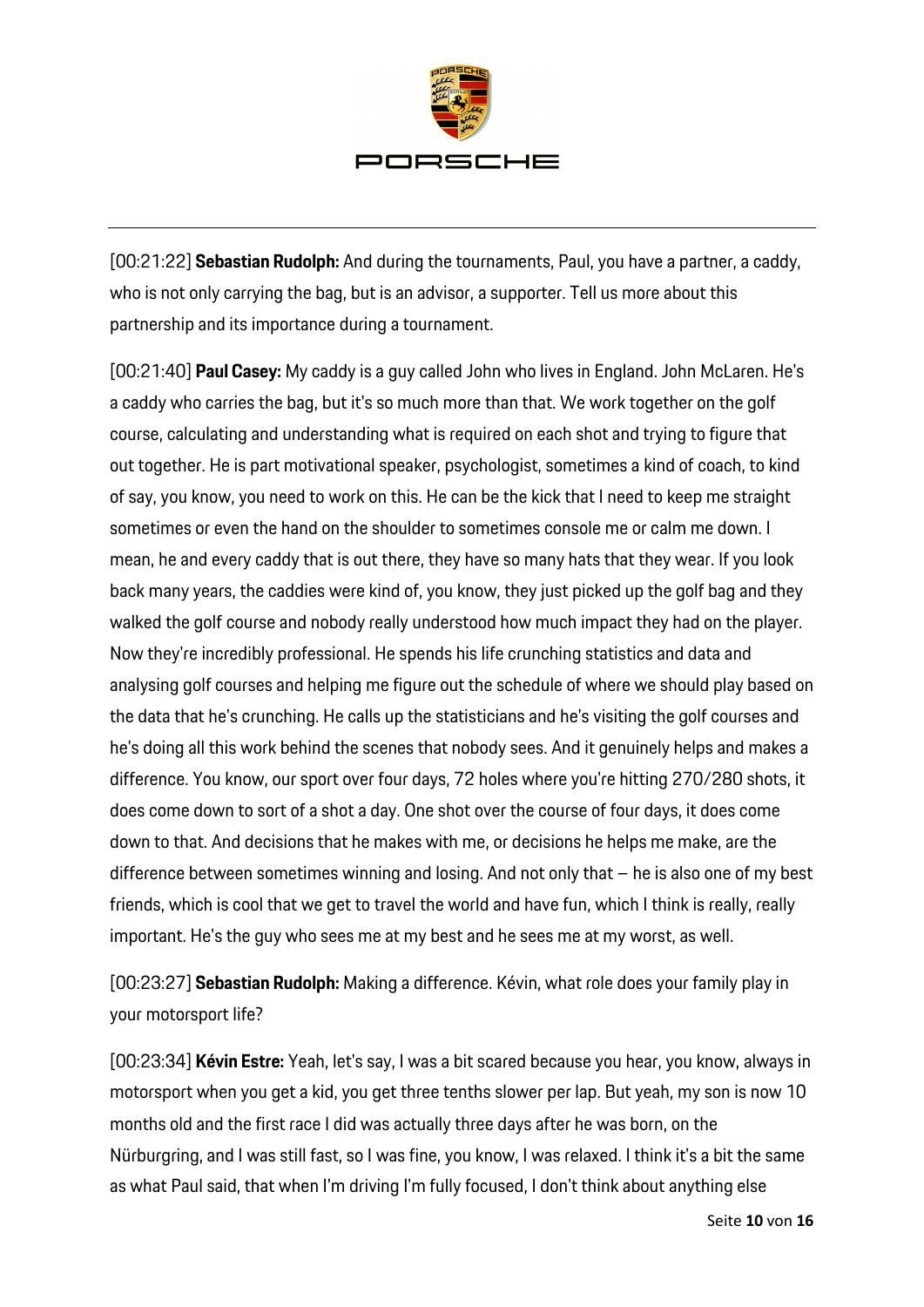

because you have to be fully focused and not think about the rest. But when you get out of the car or, as Paul said, when you have a bad weekend, now I have something to get over it easier. You have your son, your wife at home, it makes you happier, you know, they will be happy to see you, you'll be happy to see them, spend some time with them and you forget about the race very quickly. But there's for sure some challenges with, as Paul said, the time you have at home. You have to spend it with the family and also training and preparing yourself for the race, which is now more challenging and you try to find the right spot to do your own thing, but still spend some time with the family.

[00:24:42] **Sebastian Rudolph:** And during the races, is the pit radio something to compare with the caddy role in golf?

[00:24:48] **Kévin Estre:** Yeah, it was interesting to listen about the caddy because I think the engineer is a bit like our caddy. He's the guy who is on the radio, he's on the pit stands, he works a lot towards the race. He works for three weeks only on this race and the next race. Also about statistics, what do you need to do to be fast there, what will be the strategy with the weather, with the tyres? And when we're driving in the car, of course we're alone, but then he is there or there are many engineers, but mainly one which speaks to you on the radio, watching the monitor, seeing the lap time, watching the telemetry, so seeing exactly live what you are doing in the car. There are thousands of sensors in the car and he can see exactly what you are doing, what the car is doing and maybe giving you some tips sometimes, okay in this corner, your teammate is doing something different, just try to break a bit later, coming quicker, save some fuel. So he's coaching you, basically or helping you throughout the traffic during the run and also motivating you. You know, when you have a 20 second gap to the leader, you're in P2 and you know every lap he's telling you, ok, you gain three tenths this lap, keep pushing, you know, and this is important. Or you have a double thing to do. You start with the new tyres, you put fast lap after fast lap and he comes on the radio and says: "hey, calm down, you know, you have to keep your tyres alive." So yeah, I think he's sitting in the tent with the monitors and we're driving. So we are far away from each other but in the end very close with the radio and there are a lot of messages during the race and it's teamwork. You know, you have the engineer, you have the programme manager, you have your teammate, who is also on the radio sometimes helping you.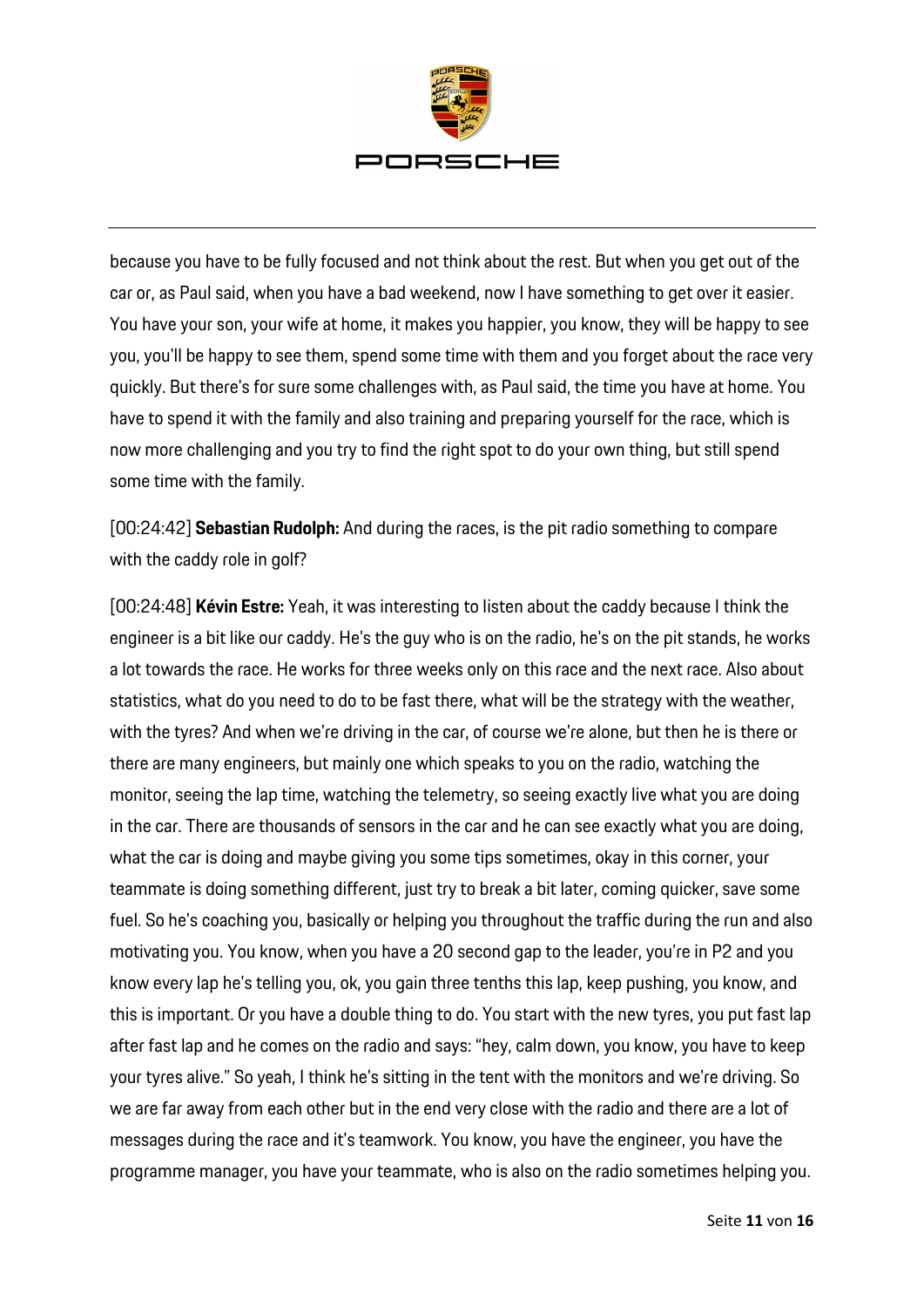

And this is also kind of like coaching. So there are many people behind us who help us with our driving, but in the end we have to activate the throttle and steer the wheels. But there are a lot of techniques and radio calls behind us to help us be faster.

[00:26:37] **Sebastian Rudolph:** Now it's game time – I want to play a little quiz. Each of you gets a question about the other. Let's see who is the best possible athlete in this quiz. So, we'll start with you Paul, a question about Kévin. What colour was the livery of the 911 RSR with which Kévin won the 24 Hours of Le Mans as part of a trio of drivers? Was it a pink pig, red horse or blue elephant?

[00:27:14] **Paul Casey:** I wish I had my coffee cup, I have a Pink Pig coffee cup which I have my coffee from every morning, and I'm looking, I can see his video. I swear that's the pink pig livery behind him. Did you just show me the pink pig?

[00:27:33] **Kévin Estre:** Yeah.

[00:27:34] **Paul Casey:** So, pink pig. I mean, it's one of my favorite liveries ever. So pink pig.

[00:27:38] **Sebastian Rudolph:** That was a birdie for Paul and a point in this quiz. Yes, pink pig is right, in memory of the pink 917 livery from the Seventies. Butcher-style meat cuts on the body work. Great. Kévin, now it's your turn. The question about Paul: where did Paul's career start? On the European Tour, the PGA Tour or the Asian Tour?

[00:28:08] **Kévin Estre:** European Tour.

[00:28:09] **Sebastian Rudolph:** That was fast and right. So congrats to this one. A pure racing driver. Let's move on to Kévin's driving style. What is he often said to do? Does he drive smoothly, aggressively or traditionally?

[00:28:33] **Paul Casey:** I mean, smooth is fast. Did you say traditionally? Is that an option? You have to explain that one.

[00:28:42] **Kévin Estre:** Standard, standard, it means like this.

[00:28:45] **Sebastian Rudolph:** Leave that out maybe.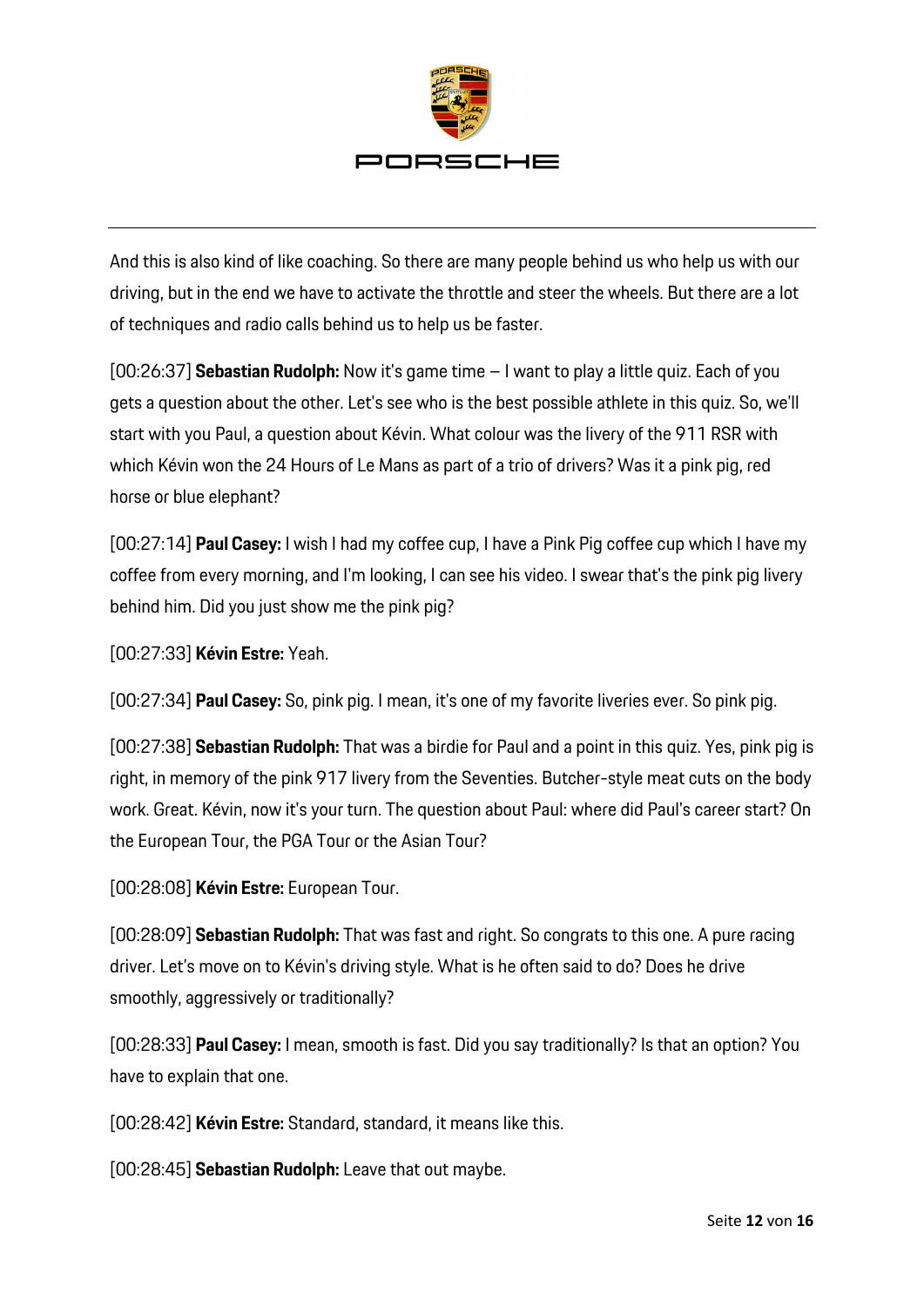

[00:28:49] **Paul Casey:** I would say smooth and smooth is fast. Or aggressive, are you an aggressive person?

[00:28:55] **Sebastian Rudolph:** At the fringes and the ball went in, so it was aggressively, right. Good. Good shot, Paul.

[00:29:02] **Kévin Estre:** I'm not an aggressive person, but my driving style is, let's say, more aggressive.

[00:29:05] **Paul Casey:** Is it aggressive? I didn't …

[00:29:08] **Kévin Estre:** Yeah, a little bit.

[00:29:12] **Paul Casey:** This worries me. This worries me if I ever get in a car with Kévin. This worries me.

[00:29:17] **Kévin Estre:** I think if I send you a video of my swing, you will feel that my issue might be I'm too aggressive.

[00:29:27] **Sebastian Rudolph:** Let's move on to question number two. Paul is the proud owner of several Porsche GT3 RS cars. How many does he own? Two, three or five?

[00:29:40] **Kévin Estre:** I would say three.

[00:29:43] **Sebastian Rudolph:** That was fast, and it was right again, congrats. So Kévin is answering like he drives: aggressively and on-point.

[00:29:54] **Kévin Estre:** That was luck. Nice.

[00:29:57] **Paul Casey:** It's a difficult question because you never know what I may have, I may have bought something last week.

[00:30:03] **Kévin Estre:** Exactly. Congrats, congrats. That's good to own them.

[00:30:07] **Sebastian Rudolph:** Paul, let's move on to the third and final question for you. How many races has Kévin competed in so far? More than 100, more than 200 or more than 300 races?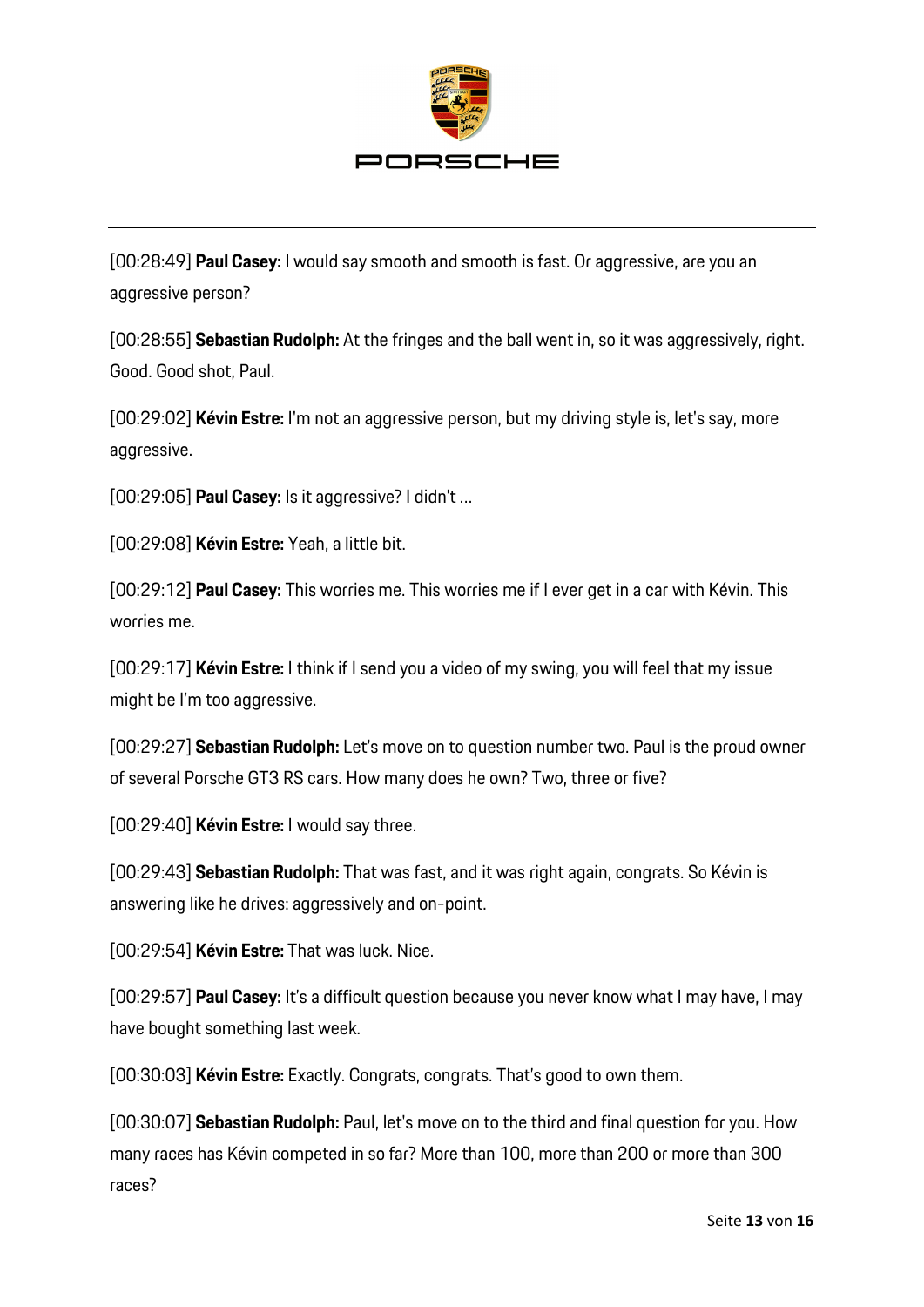

[00:30:27] **Paul Casey:** Is this professionally? Because, you know, if we're counting from his karting career, which he started when he was four, I mean …

[00:30:32] **Kévin Estre:** No, I think it's not professionally.

[00:30:35] **Paul Casey:** I mean it was in 1988. I mean he's not old compared to me.

[00:30:38] **Kévin Estre:** I think this would be since I'm driving a racing car, let's say. I don't think it's professionally, but since 2006, I would say.

[00:30:48] **Sebastian Rudolph:** I think Paul is on the right track, so continue and answer. It's a long putt but it's a birdie.

[00:30:59] **Paul Casey:** If you're over, over in that period … more than 300 would be a lot, that would be a lot of races.

[00:31:04] **Kévin Estre:** To be honest, I'm not sure I know it myself. You'll have to help me.

[00:31:13] **Paul Casey:** I mean it's more than 200. I just don't know if it's more than 300. Can I go with 250?

[00:31:22] **Sebastian Rudolph:** You wanted to say twice that it's more than 300. At the end, you're a little bit … so what is your answer?

[00:31:30] **Paul Casey:** 300.

[00:31:30] **Sebastian Rudolph:** Yeah. Well done. So, last question for Kévin. Besides his car collection, Paul has another passion when it comes to collecting, but what is it? Stamps, Nike dunk sneakers or vintage golf balls?

[00:31:50] **Kévin Estre:** The easiest thing would be the golf balls. But I see some shoes around there. Yeah, I would say sneakers. I saw it behind, it helped, nice.

[00:32:02] **Sebastian Rudolph:** Yeah, which is good and true. And we were witnesses of true teamwork in this quiz. So, the outcome is 3:3. You were very professionally competing and thanks for your answers.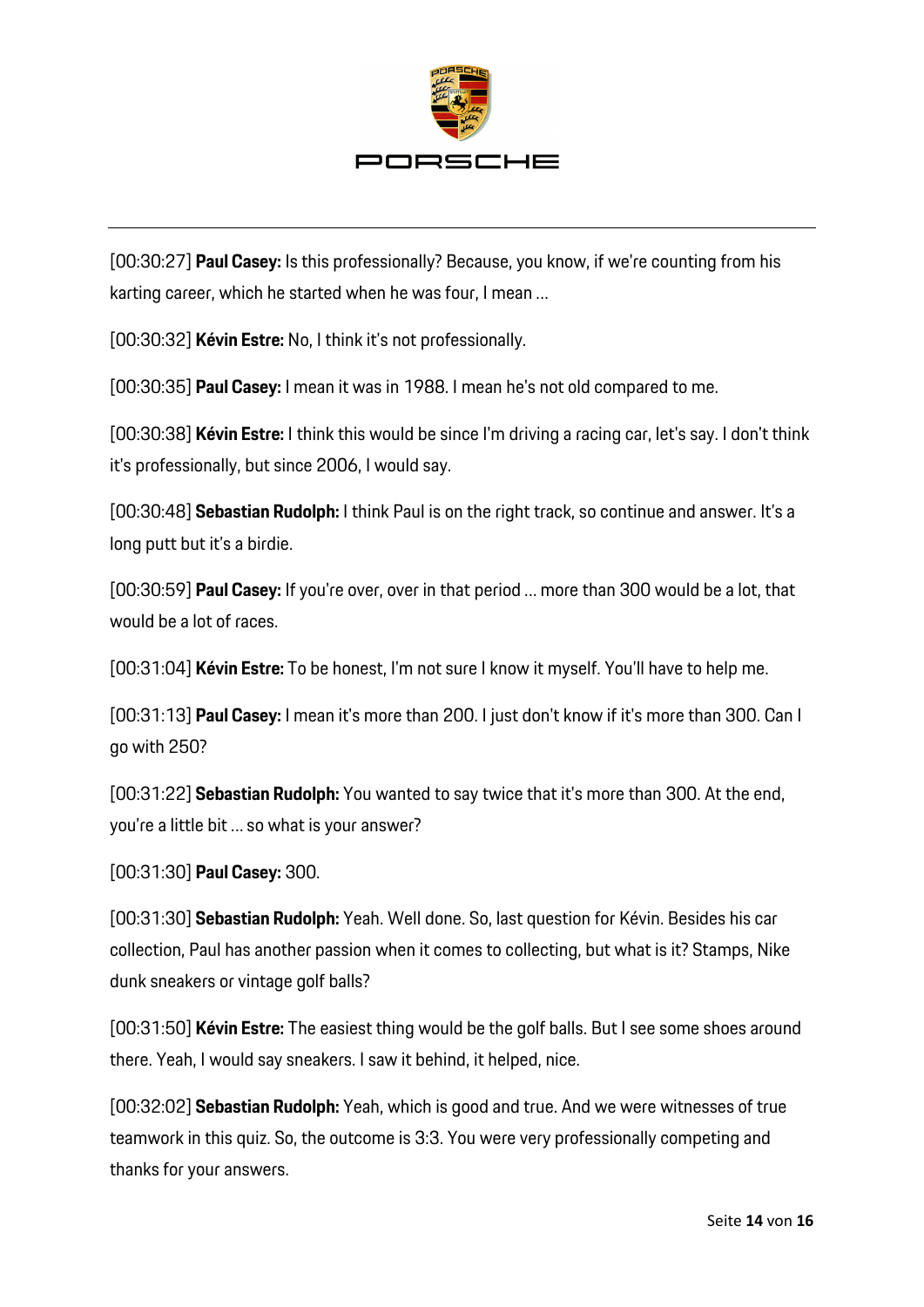

[00:32:17] **Kévin Estre:** Thank you.

[00:32:19] **Sebastian Rudolph:** So now it's your turn, dear listeners, you once again have the chance to win in this episode of our Porsche Podcast.

[00:32:30] **Clip:** Porsche AG is giving away a Porsche golf bag. The competition will run from now until the release date of the next Porsche podcast episode. Simply send an email with your answer to our question to podcast@porsche.de. Porsche will choose the winner from all correct entries. Anyone aged 18 or older may take part. You can find the entire details in the Porsche newsroom at newsroom.porsche.com/en/podcasts along with a few clues. Good luck.

[00:33:03] **Sebastian Rudolph:** Now, all that's missing is the question. What title do Paul Casey and Kévin Estre have in common? Simply send your answer by email to podcast@porsche.de. We are curious.

Today's podcast episode is coming to an end and time has flown by. Paul and Kévin, thanks for your inspiring answers and the fun we had. But I have one final question and I'll maybe start with Kévin. What advice would you give your younger self? So looking back 10 or 20 years when you were a rookie becoming a professional, what advice would have been key?

[00:33:46] **Kévin Estre:** I think, it would be never give up, but this is kind of an obvious one. Not being too focused on one thing. You know, having a goal is very important. For me, it was Formula One since I was a kid and I think to open your mind earlier, the most important thing in the end, for me, was to be professional and I was seeing Formula One as the only professional motorsport being a kid. And then I realised that endurance racing is awesome. It's more than just racing cars fast around the track. There is a huge team behind you. You travel the world, drive awesome cars and have teammates. It is just a bit of a different sport and maybe this would be one advice I would give to maybe open my eyes and look at something different, earlier. And the next thing would be maybe to not be so aggressive on some occasions. Because now people call it my driving style. But now with experience, I manage it a lot better than I used to do. And I definitely used to be too aggressive and made some mistakes, but also it taught me to a better person and a better athlete, better driver. So yeah, these would be the two things for sure: never give up, open your mind, look at different possibilities and, for me, don't be too